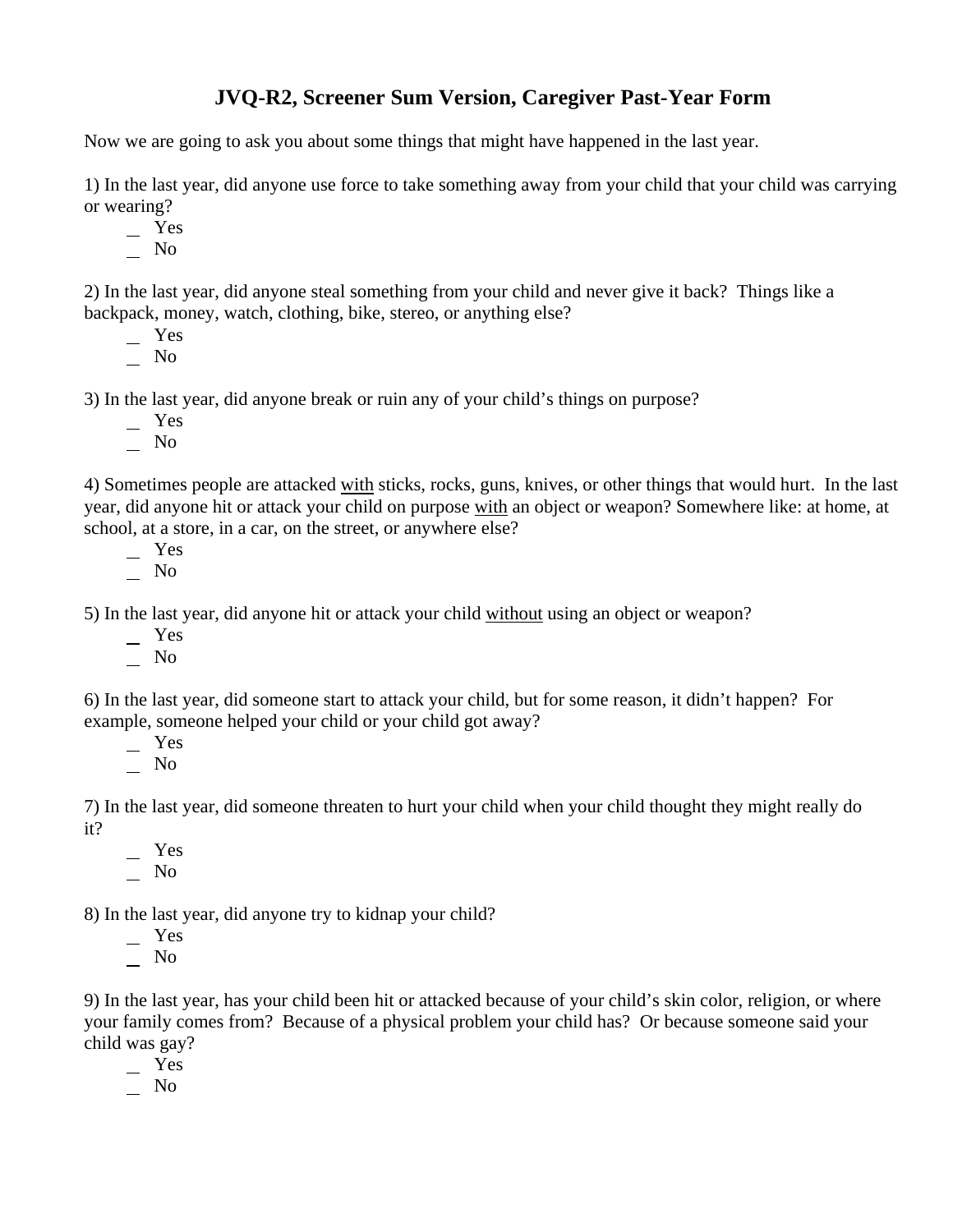Next, we are going to ask about grown-ups who take care of your child. This means parents, babysitters, adults who live with your child, or others who watch your child. Before we begin, I want to remind you that your answers will be kept totally private. If there is a particular question that you don't want to answer, that's O.K. But it is important that you be as honest as you can, so that we can get a better idea of the kinds of things that kids your child's age sometimes face.

10) Not including spanking on your child's bottom, in the last year, did a grown-up in your child's life hit, beat, kick, or physically hurt your child in any way?

 Yes  $\overline{\phantom{0}}$  No

11) In the last year, did your child get scared or feel really bad because grown-ups in your child's life called your child names, said mean things to your child, or said they didn't want your child?

 Yes  $\overline{\phantom{0}}$  No

12) When someone is neglected, it means that the grown-ups in their life didn't take care of them the way they should. They might not get them enough food, take them to the doctor when they are sick, or make sure they have a safe place to stay. In the last year, was your child neglected?

Yes

 $\overline{\phantom{0}}$  No

13) Sometimes a family fights over where a child should live. In the last year, did a parent take, keep, or hide your child to stop your child from being with another parent?

Yes

No

14) Sometimes groups of kids or gangs attack people. In the last year, did a group of kids or a gang hit, jump, or attack your child?

Yes

 $\overline{\phantom{0}}$  No

15) In the last year, did any kid, even a brother or sister, hit your child? Somewhere like: at home, at school, out playing, in a store, or anywhere else?

 $-$  Yes  $\overline{\phantom{0}}$  No

16) In the last year, did any kids try to hurt your child's private parts on purpose by hitting or kicking your child there?

 Yes  $\overline{\phantom{0}}$  No

17) In the last year, did any kids, even a brother or sister, pick on your child by chasing your child or grabbing your child or by making your child do something your child didn't want to do?

Yes

 $\overline{\phantom{0}}$  No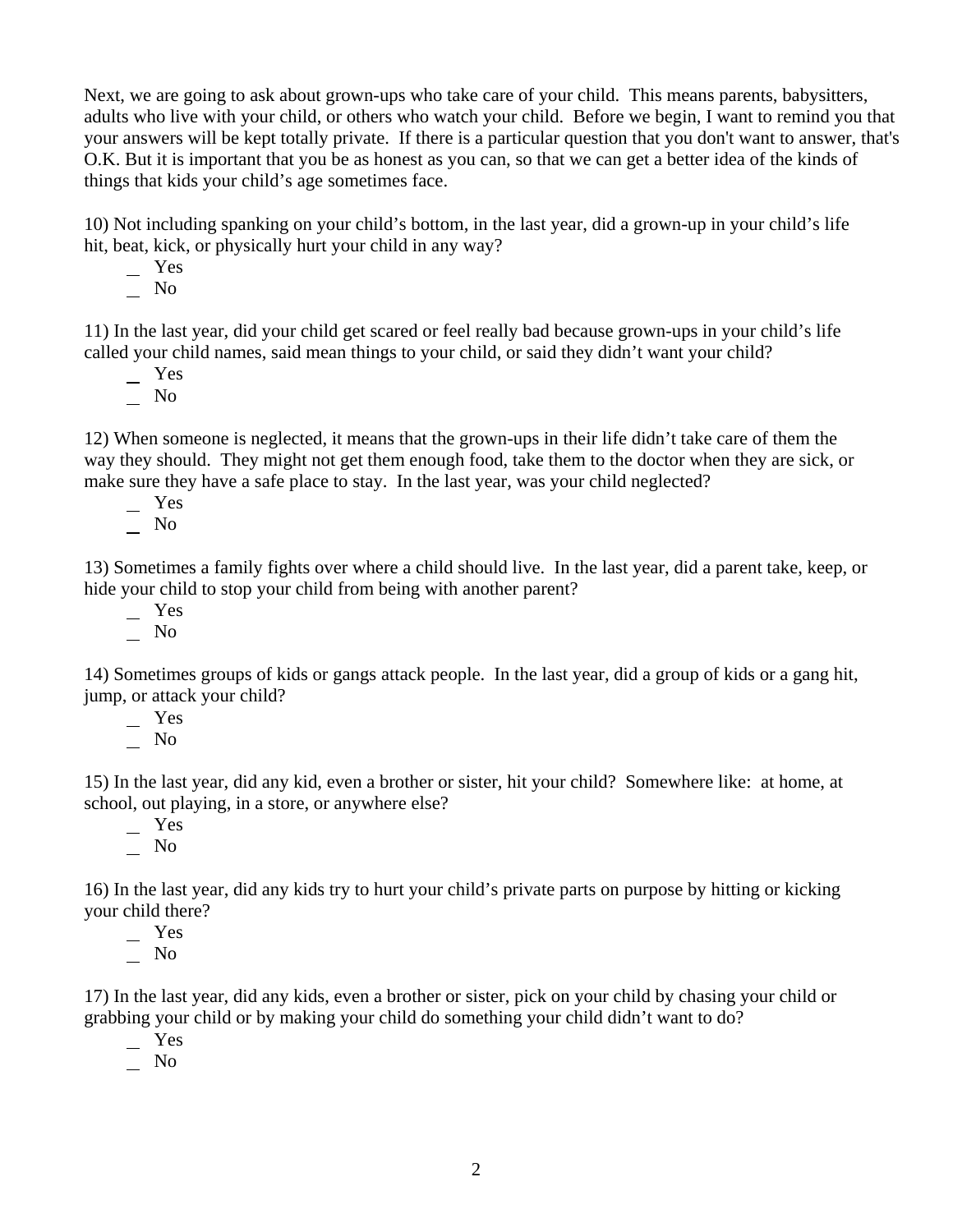18) In the last year, did your child get scared or feel really bad because kids were calling your child names, saying mean things to your child, or saying they didn't want your child around?

 Yes  $\overline{\phantom{0}}$  No

19) In the last year, did a boyfriend or girlfriend or anyone your child went on a date with slap or hit your child?

Yes

 $\overline{\phantom{0}}$  No

20) In the last year, did a grown-up your child knows touch your child's private parts when they shouldn't have or make your child touch their private parts? Or did a grown-up your child knows force your child to have sex?

 Yes  $\overline{\phantom{0}}$  No

21) In the last year, did a grown-up your child did not know touch your child's private parts when they shouldn't have, make your child touch their private parts or force your child to have sex?

 Yes No

22) Now think about other kids, like from school, a boy friend or girl friend, or even a brother or sister. In the last year, did another child or teen make your child do sexual things?

 Yes  $\overline{\phantom{0}}$  No

23) In the last year, did anyone try to force your child to have sex; that is, sexual intercourse of any kind, even if it didn't happen?

 Yes No

24) In the last year, did anyone make your child look at their private parts by using force or surprise, or by "flashing" your child?

 Yes  $\overline{\phantom{0}}$  No

25) In the last year, did anyone hurt your child's feelings by saying or writing something sexual about your child or your child's body?

Yes

No

26) In the last year, did your child do sexual things with anyone 18 or older, even things your child both wanted?

Yes

 $\overline{\phantom{0}}$  No